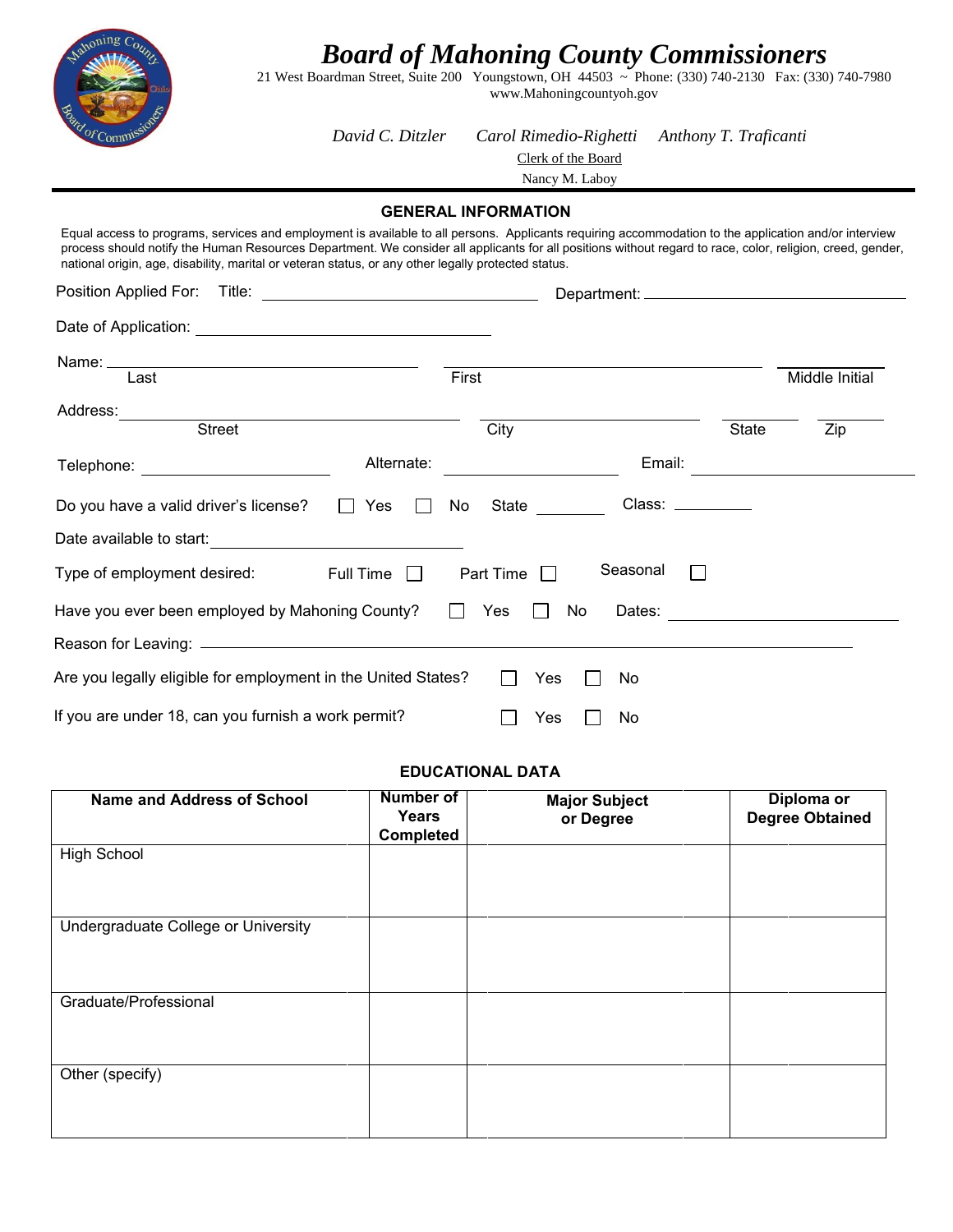Describe briefly the type of work that you are best qualified to do by reason of education, previous employment, or training, and tell why you feel qualified for the position for which you are applying.

List any skills you have which are relevant to the position for which you are applying (i.e., software programs, training, machinery, etc.).

List any special licenses or certificates you have that are relevant to the position for which you are applying.

List any relevant professional or trade organizations' memberships and offices held. Exclude those that would indicate race, color, religion, sex, age, national origin, citizenship, political affiliation, mental or physical disability, ancestry, veteran/reserve, National Guard or any other similarly protected status.

#### **REFERENCES**

Please provide the names and telephone numbers of three professional references who are not related to you and are not previous supervisors. If professional references are not available, provide school or personal references who are not related to you.

| Name | <b>Address, Telephone and Email</b> | <b>Occupation</b> |
|------|-------------------------------------|-------------------|
|      |                                     |                   |
|      |                                     |                   |
|      |                                     |                   |
|      |                                     |                   |
|      |                                     |                   |
|      |                                     |                   |
|      |                                     |                   |
|      |                                     |                   |
|      |                                     |                   |
|      |                                     |                   |
|      |                                     |                   |
|      |                                     |                   |

#### **EMPLOYMENT DATA**

List all previous employment for the last ten (10) years in chronological order - **last position first** - including U.S. Military. attach additional pages if needed.

| Current/Last Employer       |          | Telephone                                       |
|-----------------------------|----------|-------------------------------------------------|
|                             |          |                                                 |
| Address                     |          | Rate of Pay                                     |
|                             |          |                                                 |
| <b>Employment Dates</b>     | Position | Supervisor                                      |
| To:<br>From:                |          |                                                 |
| Duties and Responsibilities |          | List Equipment, Machinery, and/or Software Used |
|                             |          |                                                 |
|                             |          |                                                 |
|                             |          |                                                 |
| Reason for Leaving          |          | May we contact for reference?                   |
|                             |          | Yes<br>No                                       |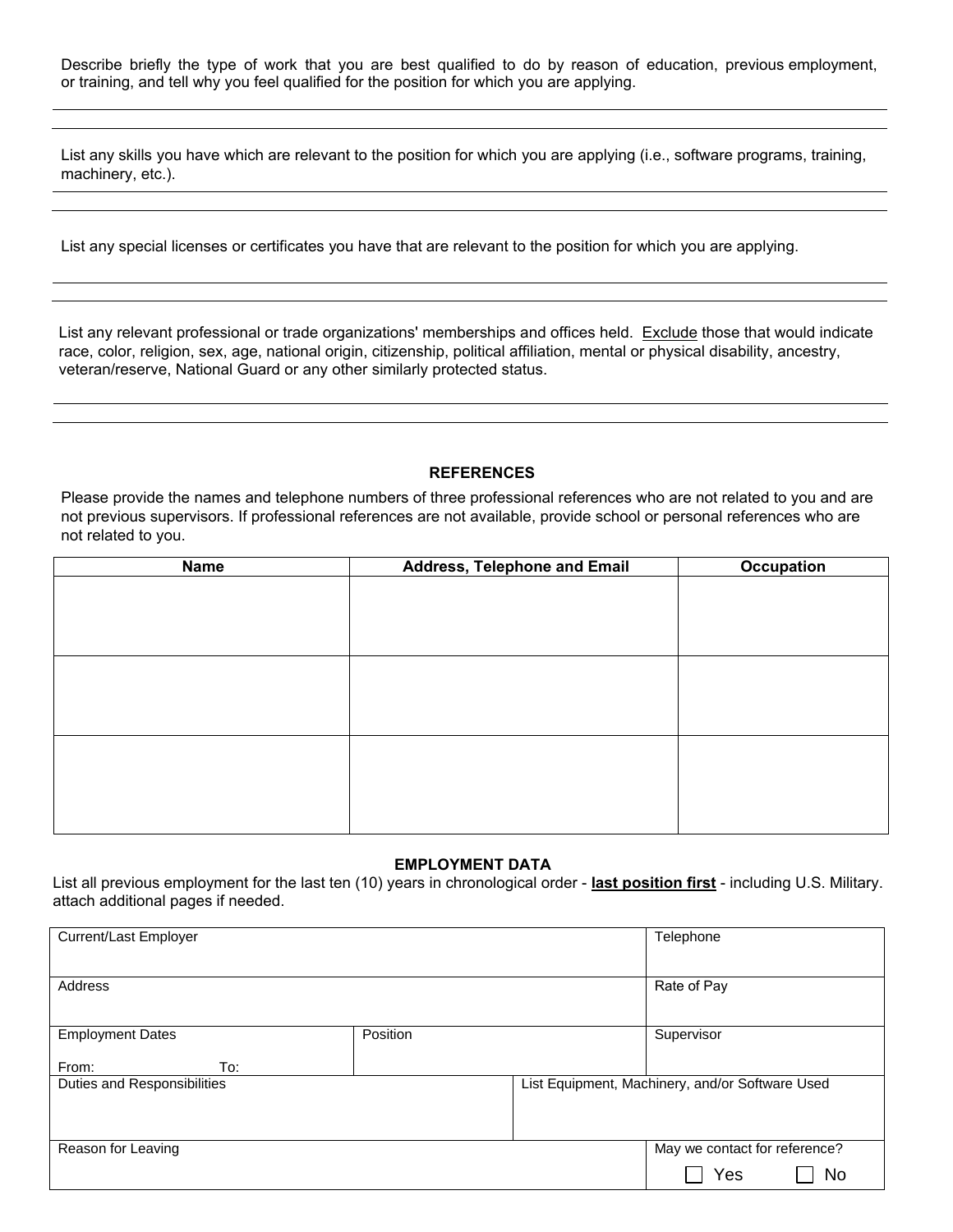| Current/Last Employer       |          | Telephone                                       |
|-----------------------------|----------|-------------------------------------------------|
|                             |          |                                                 |
| Address                     |          | Rate of Pay                                     |
|                             |          |                                                 |
| <b>Employment Dates</b>     | Position | Supervisor                                      |
|                             |          |                                                 |
| From:<br>To:                |          |                                                 |
| Duties and Responsibilities |          | List Equipment, Machinery, and/or Software Used |
|                             |          |                                                 |
|                             |          |                                                 |
|                             |          |                                                 |
| Reason for Leaving          |          | May we contact for reference?                   |
|                             |          | Yes<br>No                                       |

| Current/Last Employer       |          | Telephone                                       |    |
|-----------------------------|----------|-------------------------------------------------|----|
| Address                     |          | Rate of Pay                                     |    |
| <b>Employment Dates</b>     | Position | Supervisor                                      |    |
| To:<br>From:                |          |                                                 |    |
| Duties and Responsibilities |          | List Equipment, Machinery, and/or Software Used |    |
| Reason for Leaving          |          | May we contact for reference?                   |    |
|                             |          | Yes                                             | No |

Before submitting this application, please read the following statement carefully.

#### **Applicant Statement and Signature**

I certify that all information I have provided in order to apply for and obtain employment with Mahoning County is true, complete, and correct. I agree and understand that omissions, misstatements, or falsifications will cause forfeiture on my part of all eligibility to any employment with Mahoning County and may be cause for rejection of this application, removal of my name from eligibility lists, or discharge from County service, whenever it is discovered. I give Mahoning County the right to investigate and verify any information obtained through the application process. Permission is granted and I release from any and all liability any employer, agency or individual assisting Mahoning County in providing relevant, job-related information that will assist in this process. I expressly authorize, without reservation, Mahoning County, its representatives, members or agents to contact and obtain information from all references (personal and professional), employers, public agencies, licensing authorities and educational institutions and to otherwise verify the accuracy of all information provided by me in this application. I hereby waive any and all rights and claims I may have regarding Mahoning County, its agents, members or representatives, for seeking, gathering, and using such information and all other persons, corporations, or organizations for furnishing such information about me.

I understand that an offer of employment may be contingent upon the successful completion of a pre-employment background criminal investigation, driving record, physical, psychological, polygraph, and/or drug and alcohol screen. If employed, I agree to provide proof of identity, relevant licensure or credentials, and authorization for employment in the United States. Past convictions will not automatically disqualify a candidate for possible employment with the County. Each situation will be considered on a case-by-case basis. This application does not constitute an agreement or contract for employment for any specified period or definite duration. I understand that all conditions of employment including, but not limited to hours, benefits and salary are subject to change by Mahoning County at any time. I understand that no representative of Mahoning County is authorized to make any assurances to the contrary and that no implied, oral or written agreements contrary to the foregoing express language are valid unless they are in writing and signed by the appropriate Appointing Authority. Applications for Mahoning County positions are considered public records under Ohio's Public Records Act. As a public record, applications maintained by the County are made available to any person requesting to review them.

#### DO NOT SIGN UNTIL YOU READ THE APPLICANT STATEMENT ABOVE.

I certify that I have read, fully understand, and accept all terms of the foregoing Applicant Statement.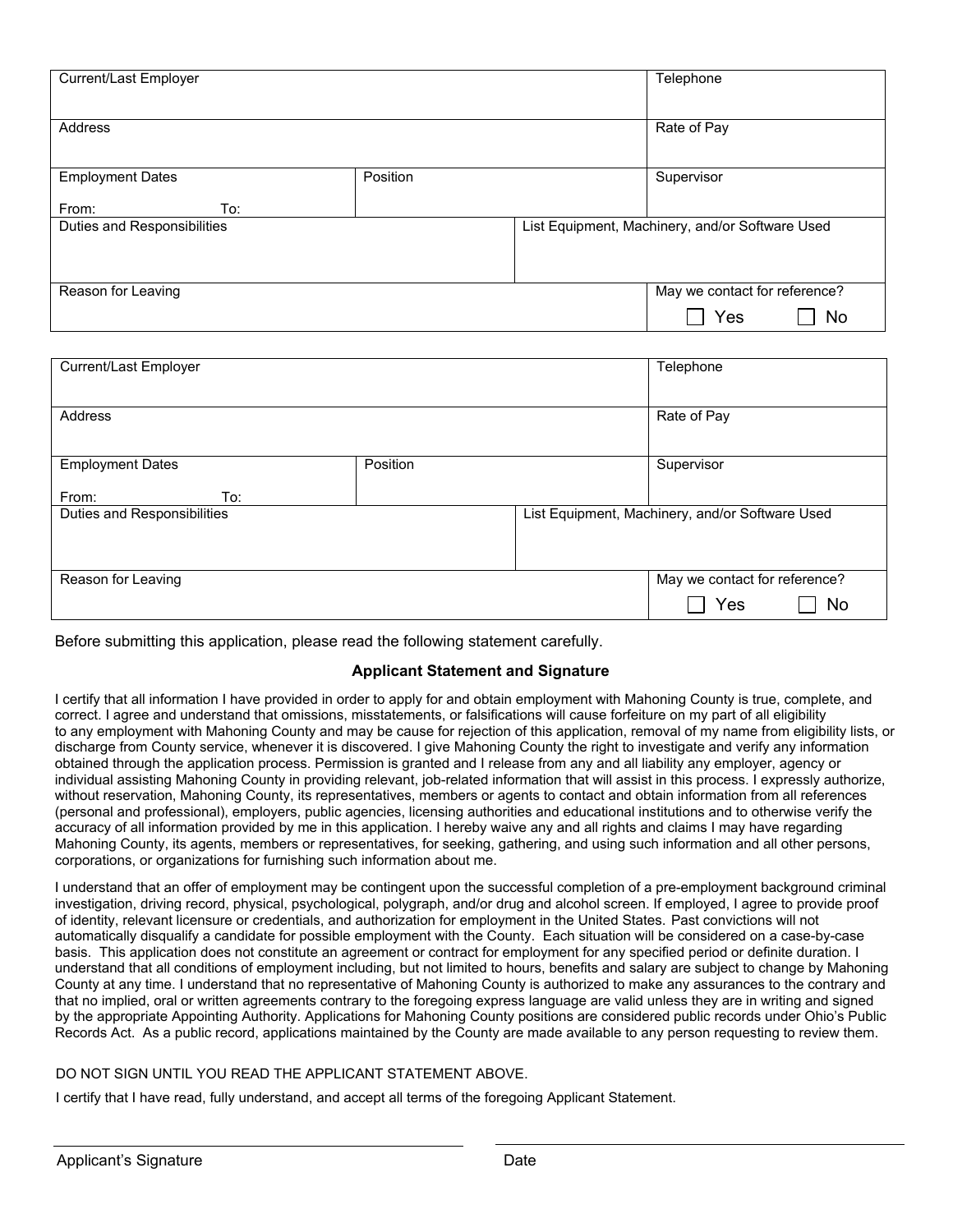## **MAHONING COUNTY**  EQUAL EMPLOYMENT OPPORTUNITY FORM

The Ohio Fair Employment Practice Law prohibits employment practices that discriminate based on race, color, religion, sex, national origin, disability, age or ancestry. The 1964 Civil Rights Act, Title VII, Prohibits discrimination based on race, color, religion, sex or national origin.

The Ohio Administrative Code, Section 4112-5-04, requires the Board of Mahoning County Commissioners to record and report the information listed below. Please help us comply by providing the answers to the following questions.

This Equal Employment Opportunity Form will be kept in a CONFIDENTIAL FILE separate from the Application for Employment. It will not be used to determine employment eligibility.

| <b>POSITION APPLIED FOR:</b> |                                                                                                                                    |
|------------------------------|------------------------------------------------------------------------------------------------------------------------------------|
| RACE/ETHNIC GROUP:           | American Indian/Alaskan Native<br>Asian/Pacific Islander<br>Hispanic<br><b>Black</b><br>White<br>Other<br>Decline to Self-Identify |
| <b>GENDER:</b>               | Female<br>Male<br>Decline to Self-Identify                                                                                         |
| <b>VIETNAM ERA VETERAN:</b>  | <b>YES</b><br><b>NO</b><br>Decline to Self-Identify                                                                                |
| <b>DISABLED VETERAN</b>      | <b>YES</b><br><b>NO</b><br>Decline to Self-Identify                                                                                |

DO YOU HAVE A DISABILITY OR MEDICAL CONDITION THAT NEEDS TO BE ACCOMMODATED TO PROVIDE YOU WITH AN ACCESSIBLE WORK ENVIRONMENT?

|              | YES<br><b>NO</b>                            |
|--------------|---------------------------------------------|
| REFERRED BY: | Job Posting<br>Newspaper<br>Friend<br>Other |

Thank you for filling out this form.

THIS INFORMATION IS TO BE USED FOR AFFIRMATIVE ACTION USE ONLY.